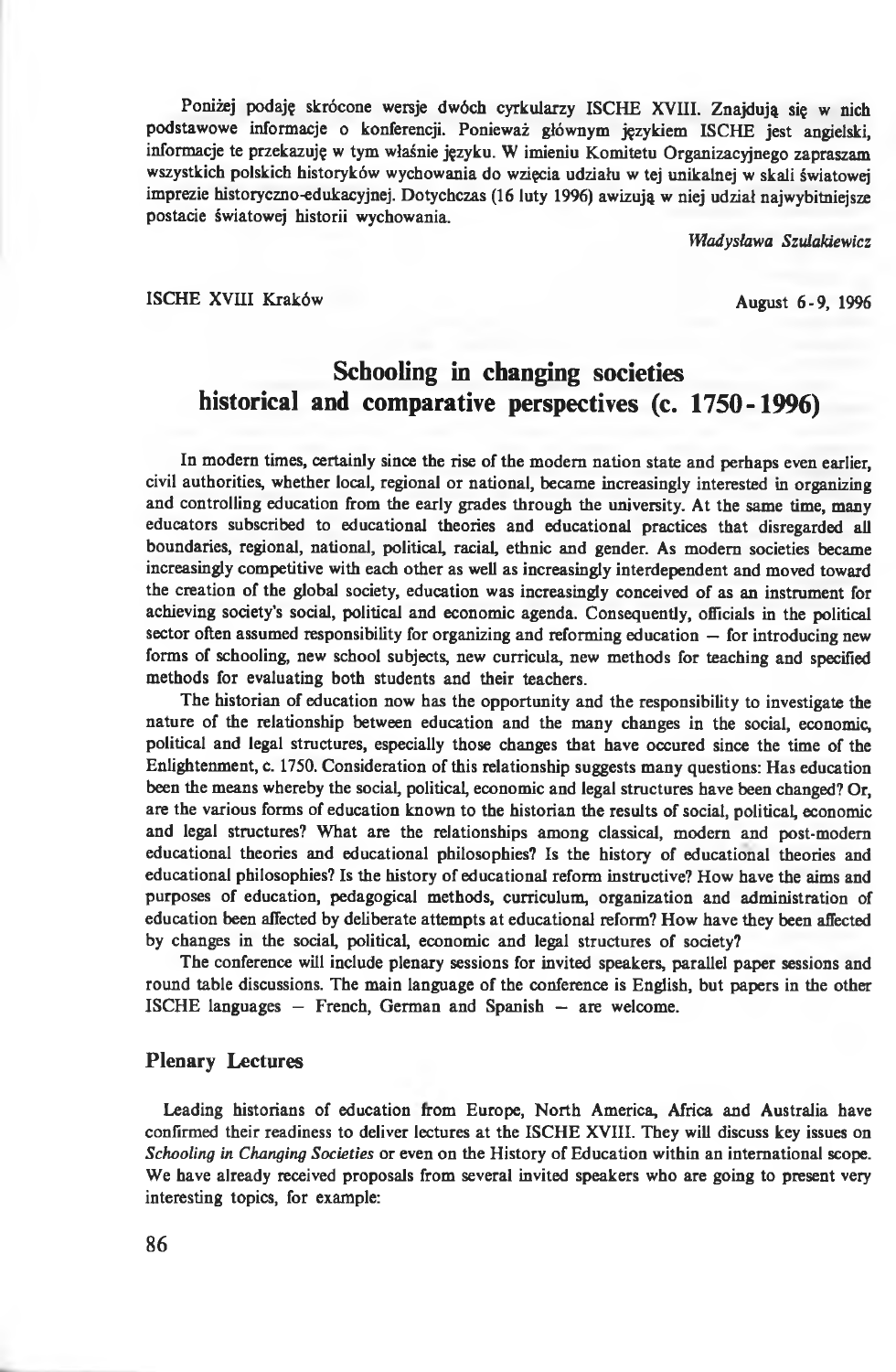Johannes H. Jordan (RSA): *Schooling in Changing African Societies: Before and After Independence (ca 1950-1996)*

Roy Lowe (UK): *Formal Education and the Suppression of Social Mobility: a view of the linkages between schooling and social change*

John Ramsland (AUS): *Schooling Outback Children in Post-Colonial Australia 1901-1950* L. Glenn Smith (USA): *Quantum Physics and the Act of Knowing: Implications of the Wu Li Masters for Educational History.*

### **Seminar Gropus**

1. Historical perspectives on how the relationship between socio-economic change and education.

2. Historical perspectives on the educational consequences of political change.

3. The history of educational reform: Can educational change be legislated?

4. How educational theories and educational philosophies have been used to change education? aims and purposes of education, curriculum, pedagogical methods, organisation and administration of education.

5. Historiographical and methodological developments.

### **The ISCHE XVIII Program (Preliminary)**

The conference will include plenary sessions for invited speakers, parallel paper sessions and round table discussions. The program of the Conference is not completed yet, however its outline is ready. We will proceed according to the following schedule:

#### **August 6, 1996: Tuesday**

09,00 - 16,00 - Registration in the Hall of the Main Building of Cracow Pedagogical University

- 10,00 -13,00 Sessions of the ISCHE Standing Working Groups
- 13.00-15,00 First Business Meeting of the ISCHE Executive Committee
- 16.00-19,15 Opening Session
- 16.00-16,30 Official Addresses
- 16,30-17,15 Plenary Lecture
- 17.15-18,00 Plenary Lecture

19.00-21,00 — Welcome Dinner for Conference Participants

### **August 7, 1996: Wednesday**

- 09.15-10,00 Plenary Lecture (s)
- 10.00-10,15 Tea/Coffee Break
- 10,15 -12,30 Parallel Paper Sessions
- 13.00-14,00 Lunch
- 15.00-15,45 Plenary Lecture (s)
- $15,45 16,00 -$  Tea/Coffee Break
- 16.00-18,00 Parallel Paper Sessions
- 19.00-20,00 Reception hosted by the Mayor of Cracow. City Hall
- 20.15-22,15 Dinner

### **August 8, 1996: Thursday**

09.15-10,00 — Plenary Lecture (s) 10.00-10,15 — Tea/Coffee Break 10.15-12,30 — Parallel Paper Sessions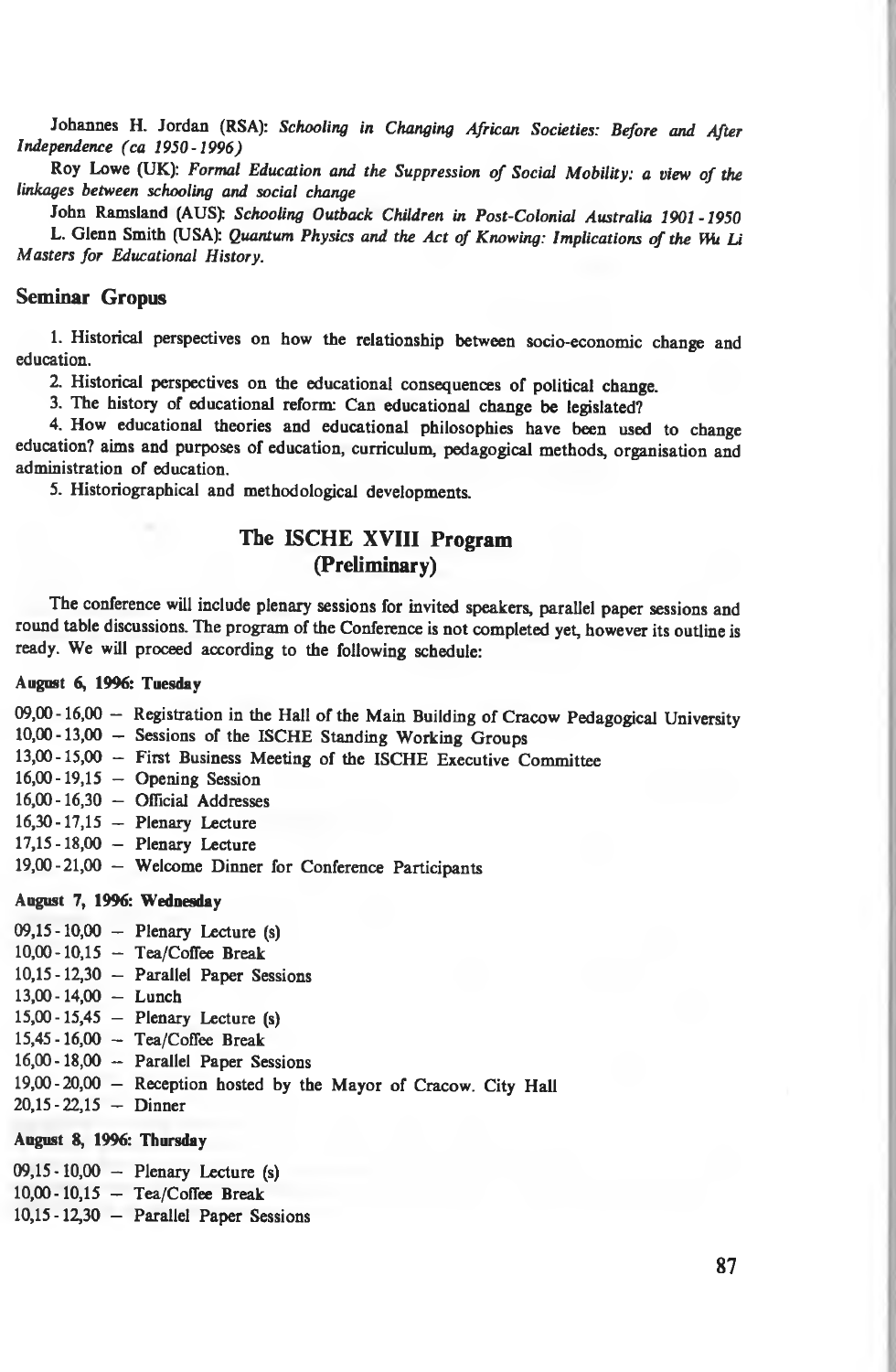| $13.00 - 14.00 -$ Lunch |                                                                               |
|-------------------------|-------------------------------------------------------------------------------|
|                         | $14,30 - 15,15$ - Plenary Lecture (s)                                         |
|                         | $15.15 - 15.30$ - Tea/Coffee Break                                            |
|                         | $15,30 - 16,30$ - Round Table Debates                                         |
|                         | 16,30 - 18,00 - General Assembly of the ISCHE for all Conference Participants |
| $19.00 - 21.00 - 21.00$ |                                                                               |

### August **9, 1996: Friday**

|                         | $09,15 - 10,00$ - Plenary Lecture (s)                                    |
|-------------------------|--------------------------------------------------------------------------|
|                         | $10.00 - 10.15$ - Tea/Coffee Break                                       |
|                         | $10,15 - 11,45$ - Parallel Paper Sessions                                |
|                         | $11.45 - 12.00$ - Tea/Coffee Break                                       |
|                         | $12,00 - 13,00$ - Closing Session                                        |
|                         | Plenary Lecture (s). Last Words                                          |
| $13.15 - 14.15 -$ Lunch |                                                                          |
|                         | 14,30 - 15,30 - Second Business Meeting of the ISCHE Executive Committee |
|                         | $16,00 - 17,30$ - Excurion to the Jagiellonian University Museum         |

### **Registration**

The Local Committee of the ISCHE XVIII anticipates two kinds of registration: one for participants and another for accompanying persons. Registered participants can attend all conference activities and will receive a copy of the Proceedings. Registered accompanying persons may take part in the social and cultural activities and is entitled to stay in low budget rooms at the University Hotel "Krakowiak". Children under the age of 15, registered as accompanying persons, will not need to pay the registration fees.

# **TAKE ADVANTAGE OF REDUCED FEES FOR EARLY REGISTRANTS!**

### **Registration fees**

| (I) Full participant:           | (II) Accompanying person |  |
|---------------------------------|--------------------------|--|
| Before May 31, 1996: \$ 220 US  | \$ 50 US                 |  |
| Before July 31, 1996: \$ 250 US | \$ 70 US                 |  |
| After July 31, 1996: \$ 300 US  | \$100 US                 |  |

Payments should be made in Polish currency or in the United States Dollars (SUS), using Swift Bank Transfer to:

**Bank Przemysłowo-Handlowy (BPH), IV O/M Kraków, PL Account no: 323415-1010 WSP, ISCHE Conference**

Remark: Please send a copy of the bank transfer to the conference oflice.

### **Accommodation**

A wide range of housing is available in Krakow but we would recommend quite comfortable and inexpensive University Academic Hotel "Krakowiak", that is situated within walking distance of the conference venue. It offers double rooms with private showers and toilets. The price per single room (bed and breakfast) is S25 US and per double room (two beds and two breakfasts) \$30 US — both for one night. The whole Hotel (about 130 rooms) has been booked for the ISCHE XVIII